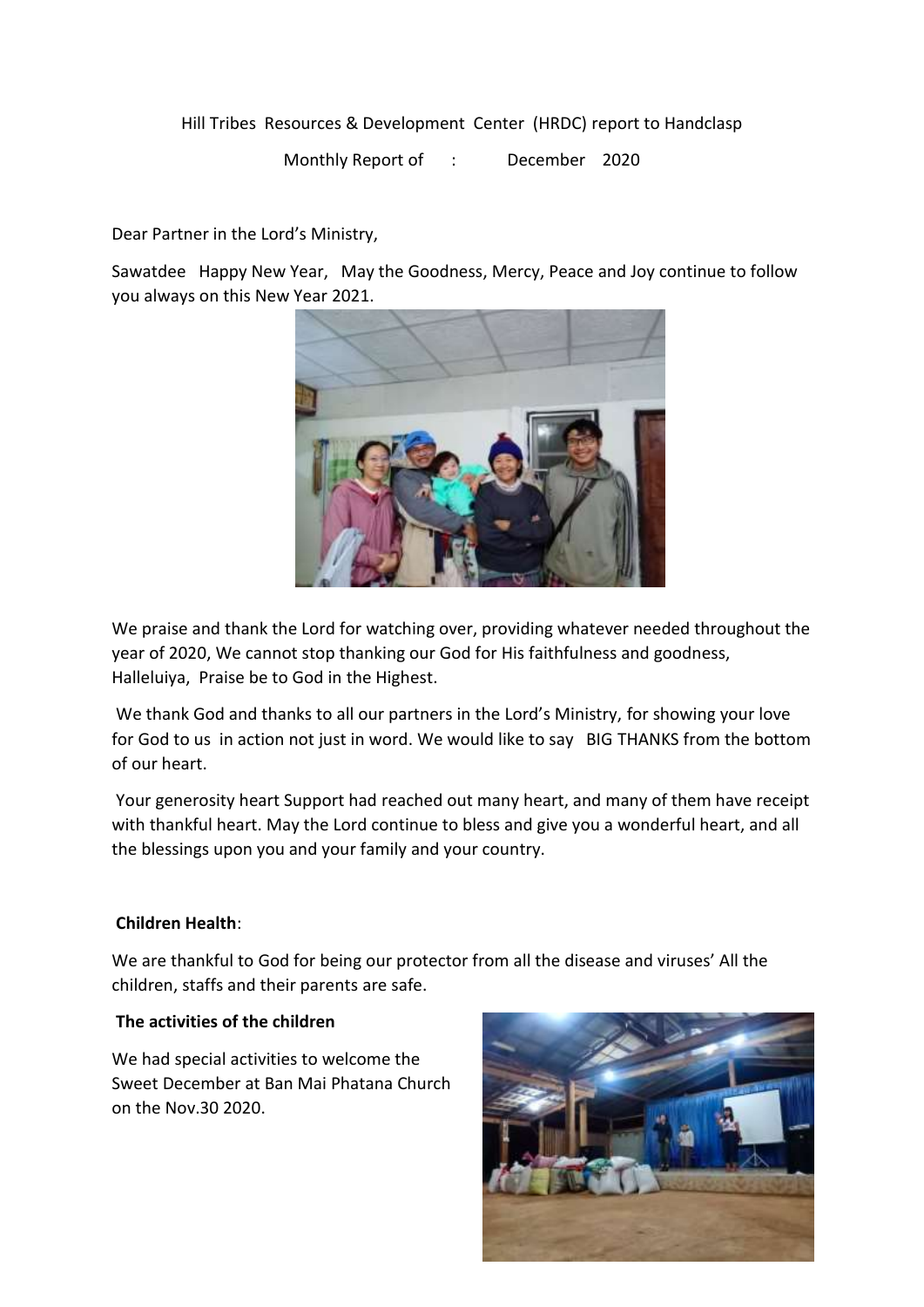

And on the 11-12 December, We went to Hwuihpoo Village, where there are only 3 families Christian, And celebrated Christmas with the Christian and non-Christian. Many



of the village people came and joined our Christmas celebration, We believe that what they have heard will remain in their heart, one day the Holy Spirit will help them to open their

mind to understand and accept Christ as their savior, We are longing to see on that day.

On 14<sup>th</sup>.Dec.2020 (Monday) our children from the center joined another Christmas celebration at Maedet where Sawitree is being in charge to reach out the children and their parents.





On the  $19^{\text{th}}$ . December, we have celebrated Christmas with the children at HRDC, and the children and

their parents joined the celebration. We are so thankful that the Lord speak to each of them to declare that Our God is real, Jesus Christ is our Savior, All the children and adult willing to speak out and proclaim about our Living God. Halleluiya.

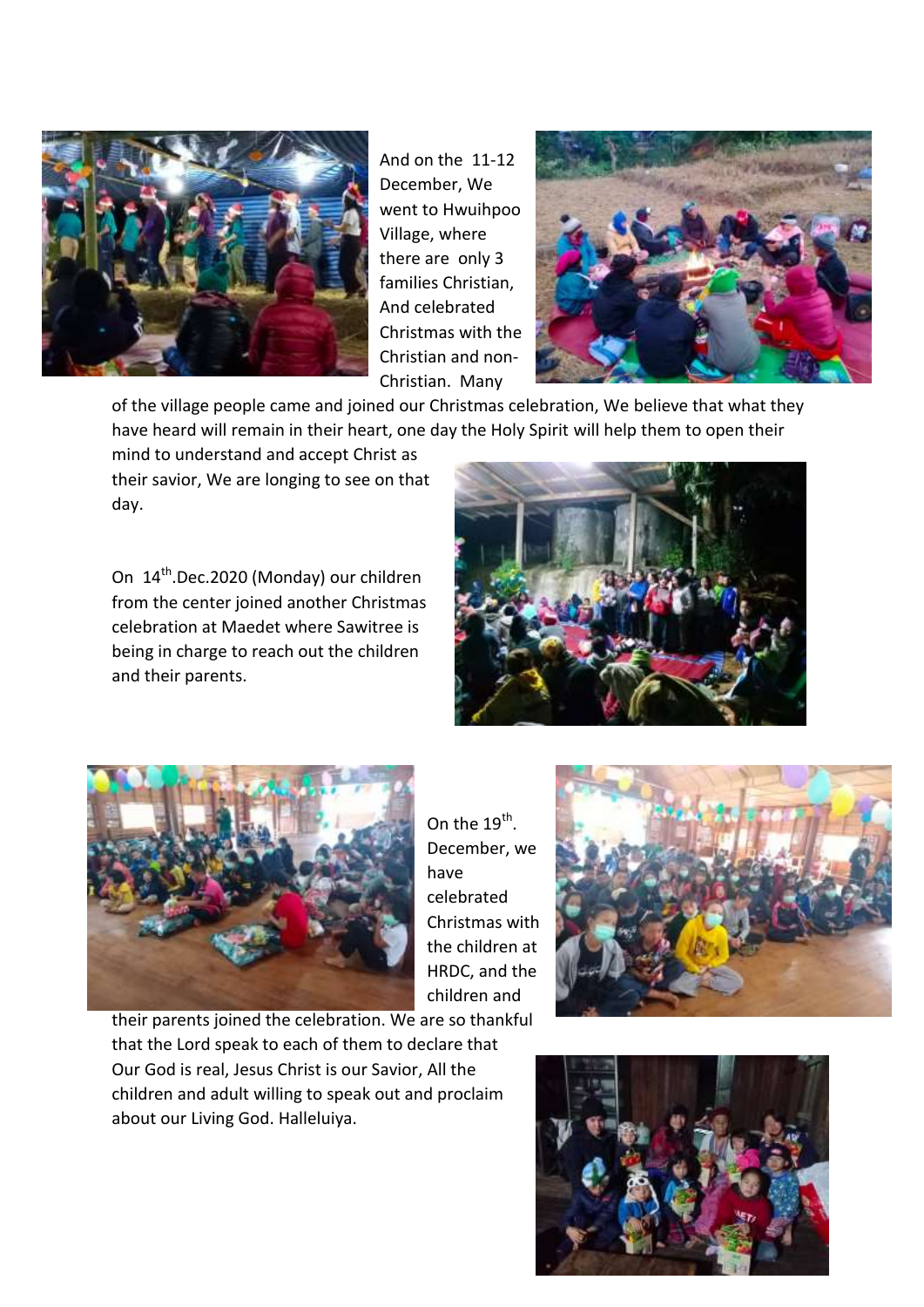The caroling house to house visit was so fun, and joy the small kids were always excited and always stand by place where the cookies are. It was a real fun for both adult and the children.

On the Christmas Eve we had visited the precious people in and nearby our village, they surprise and overjoy to see us and give us warm welcome. The people we visited them are the people who are





Our children at the center also have an experience of harvesting rice, corn and bean from our garden; it is a great learning for all of them.

not able to join the celebration at their church because of their age and their sickness.

On 30<sup>th</sup>Dec.2020, Wednesday, We had all the staffs gathering to thank God and worship together at the center. We all thankful to God and all the people who have been helping and supporting us.



## COMMUNITY:

On 27<sup>th</sup>Dec.2020 Team of staffs visited Dong Sam Muen Village school to make connection with the teachers and the children. It was successful and learn many things about the children and their families. There are only few Christian in this village; most of them are the ancestor worshippers. We found out there are many broken families in the village which effected the lives of many children at present. So we are praying that the Lord will open door for us to reach out these needy children, we will need lot of prayer support, WE are hoping to reach them and give them the right direction through the word of God. Hoping that these children will turn to the Lord and bring the light that never failed to their families and their village. With the help of God and your partnership will different in the lives of these people,

All the village people are busy with their harvesting, People are helping each other in their rice field and very quiet in the village, because most of the villagers including our HRDC staffs are in their rice field helping each other on harvesting.